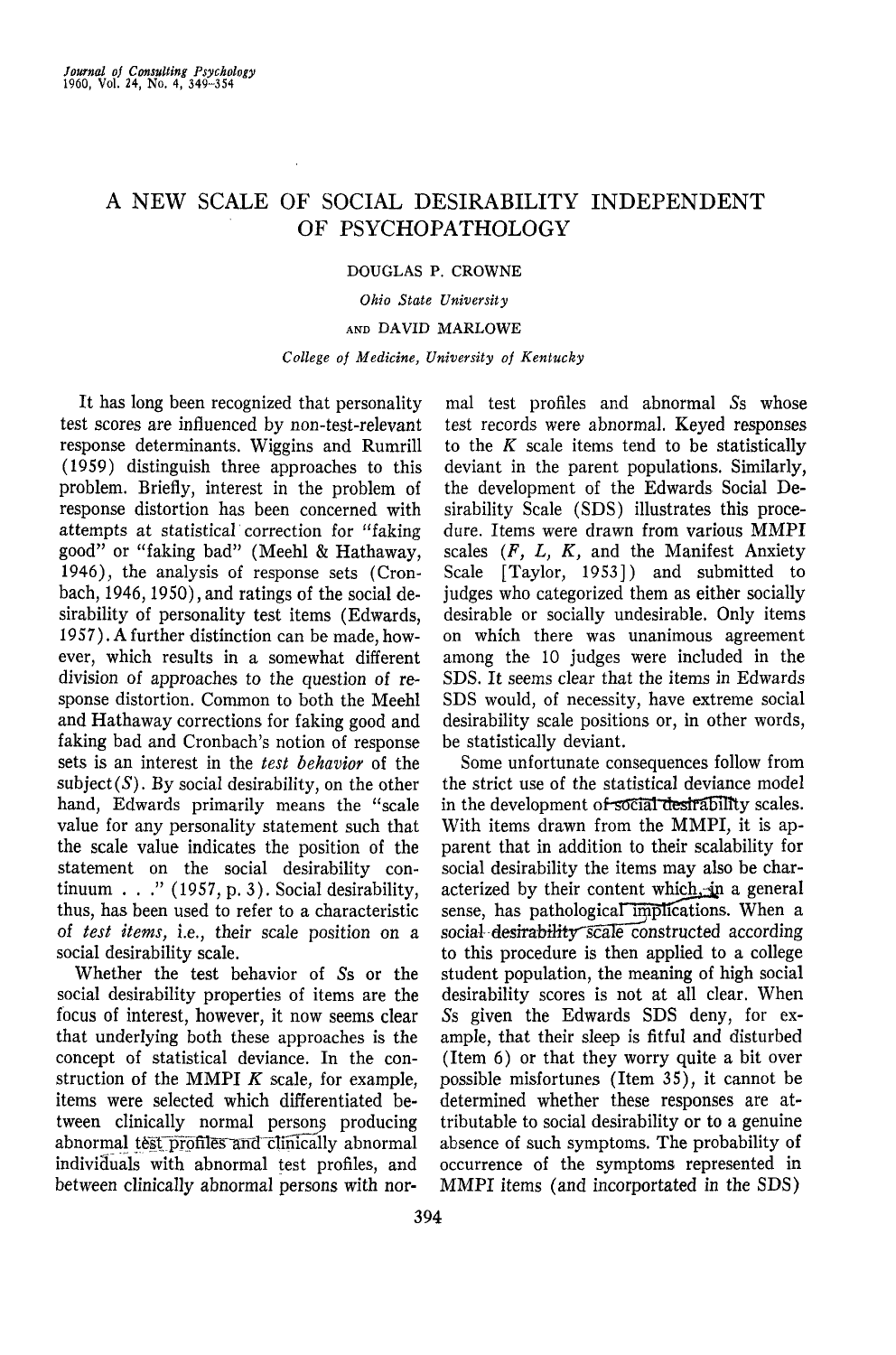in a college undergraduate population is undoubtedly low. Thus, the achievement of high SD scores may simply reflect the low frequency of pathological symptoms in this population and not the *needs* of 5s to present themselves in a favorable light. Of course, if one is only concerned with the properties of test items (their social desirability scalability), this is not a relevant issue. If, however, major importance is attached to the needs of 5s in psychometric situations and the influence of these needs on test responses, it is essential to be able to discriminate between the effects of item content and the needs of 5s to present themselves in a socially desirable (or undesirable) light.

In the present research, a social desirabih'ty scale was developed according to a different psychometric model, avoiding the ambiguities of the statistical deviance approach. Basic to this model is the sampling procedure employed in the selection of items from a defined universe. The population from which items were drawn is defined by behaviors which are culturally sanctioned and approved but which are improbable of occurrence. This will readily be recognized as the rationale underlying the Lie scale of the MMPI (Meehl & Hathaway, 1946). Items in the present scale, however, are probably less. extreme than the Lie items.

#### METHOD

#### *Development of Scale*

A number of current personality inventories were consulted by the authors in order to devise a set of items for a new social desirability scale (M-C SDS). For inclusion in the scale, an item had to meet the criterion of cultural approval described above and was required to have minimal pathological or abnormal\_implications if responded to in either the ..socially,desirable or undesirable directions. A set of 50 items meeting these criteria was submitted to 10 judges, both faculty members and graduate students in the Department of Psychology of Ohio State University, for social desirability ratings. The judges were instructed to score each item in the socially desirable direction from the point of view of college students, using true and false response categories. Unanimous agreement was obtained on 36 items and 90% agreement on 11 additional items. These 47 items constituted the preliminary form of the scale.

A major objective in the development of the M-C SDS was the elimination of pathology-relevant item content. To test this and for comparative purposes, both the M-C SDS and the Edwards 39-item SDS (Edwards, 1957) were submitted to 10 additional judges, again including both faculty members and graduate students in the psychology department, for ratings of the degree of maladjustment implied by socially undesirable responses to the items. A 5-point scale, ranging from extremely well-adjusted (1) to extremely maladjusted (5), was employed for this purpose. The mean rating for all the items in the M-C SDS was 2.8, slightly below the midpoint of the scale (implies neither good nor poor adjustment). The mean rating for the Edwards SDS items was 3.9, indicating that the judges considered socially undesirable responses on this scale to be definitely indicative of maladjustment. The *t* test of the significance of the difference between these means is 15.27, which is significant well beyond the .0001 level.

The preliminary scale was then administered to 76 students in two introductory psychology courses, and an item analysis completed. There were 33 items that discriminated at the .05 level or better between high and low total scores. Of the 33 items, 18 are keyed true and 15 false, making a response set interpretation of scores highly improbable. These 33 items constitute the final form of the M-C SDS and are listed in Table 1 with the socially desirable response scoring indicated.

### *Reliability*

The internal consistency coefficient for the final form of the scale, using Kuder-Richardson formula 20, is .88. This was computed on 39 5s, 10 males and 29 females, who were enrolled in an undergraduate abnormal psychology class at Ohio State University. The mean age of this sample was 24.4 years, with a range of 19 to 46 years. Thirty-one of these Ss took the scale on two occasions separated by a month interval. A test-retest correlation of .89 was obtained.

#### *Relationship to Edwards SD Scale*

The correlation between the M-C SDS and the Edwards SDS is  $.35$ , which is significant at the .01 level. The sample on which this correlation is based included, in addition to the 39 abnormal psychology students, 81 students in a course on exceptional children. The correlation shows a general tendency for scores on the two tests to be associated.

In Table 2, the means and standard deviations of both SDSs are reported. The distribution of M-C SDS scores rather closely approximates a normal distribution, while negative skewness, consistent with previous findings (Edwards, 1957), is found for the Edwards SD distribution. It is interesting to compare the Edwards SD mean found in the present research with that originally reported. The means of 28.6 and 27.1 for males and females reported by Edwards are considerably lower than the value found in this study.

#### *Correlations with Other Scales*

A considerable portion of the research on social desirability has involved the correlation of SDSs with MMPI variables. To compare the present scale with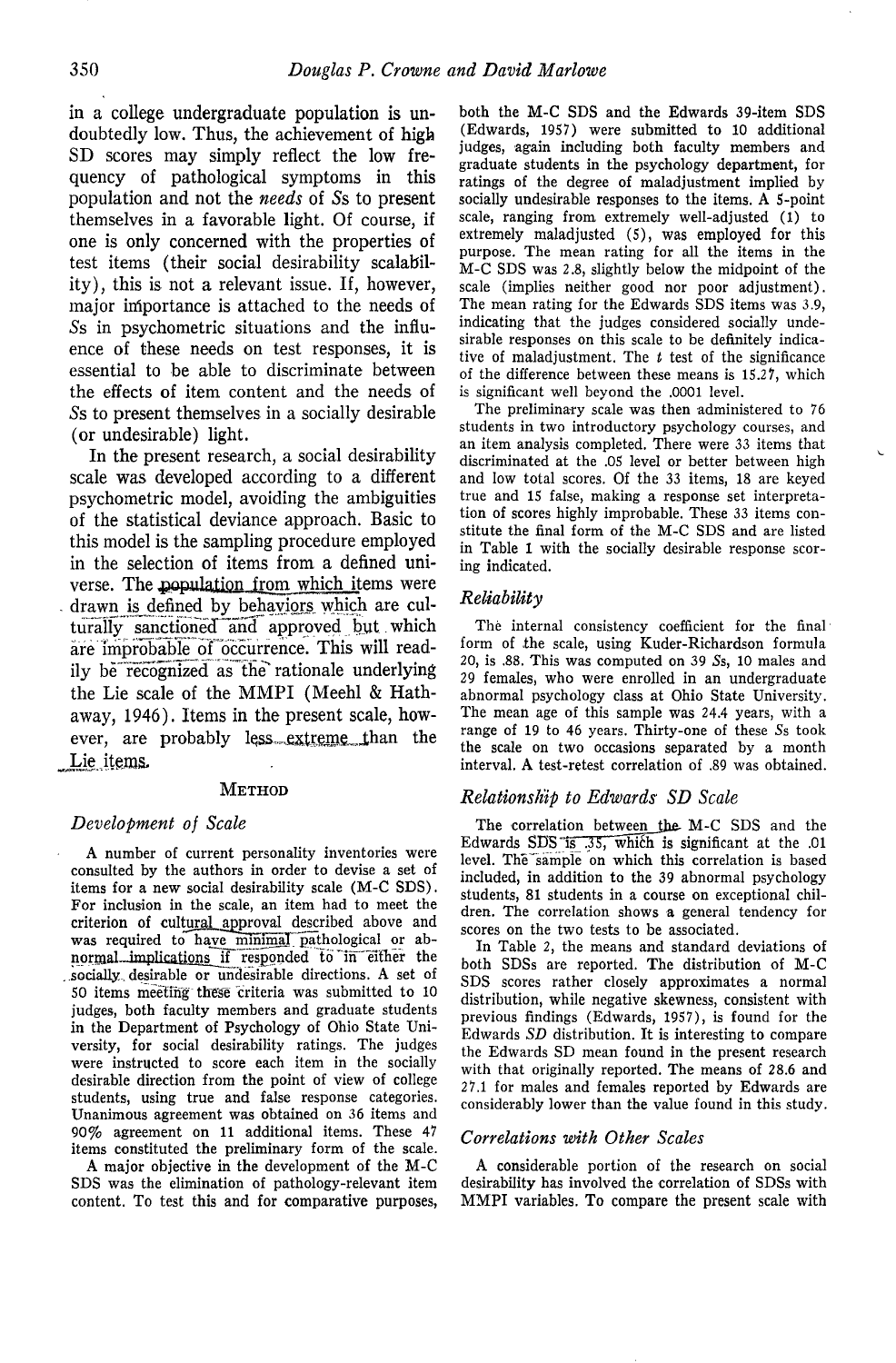$\sim$ 

# TABLE 1

THE MARLOWE-CROWNE SOCIAL DESIRABILITY SCALE

| Personal Reaction Inventory                                                                                                                                                                           |  |  |  |  |
|-------------------------------------------------------------------------------------------------------------------------------------------------------------------------------------------------------|--|--|--|--|
| Listed below are a number of statements concerning personal attitudes and traits. Read each item and decide<br>whether the statement is <i>true</i> or <i>false</i> as it pertains to you personally. |  |  |  |  |
| 1. Before voting I thoroughly investigate the qualifications of all the<br>candidates. (T)                                                                                                            |  |  |  |  |
| 2. I never hesitate to go out of my way to help someone in trouble.<br>(T)                                                                                                                            |  |  |  |  |
| 3. It is sometimes hard for me to go on with my work if I am not en-<br>couraged.<br>(F)                                                                                                              |  |  |  |  |
| 4. I have never intensely disliked anyone.<br>(T)                                                                                                                                                     |  |  |  |  |
| 5. On occasion I have had doubts about my ability to succeed in life.<br>(F)                                                                                                                          |  |  |  |  |
| 6. I sometimes feel resentful when I don't get my way.<br>(F)                                                                                                                                         |  |  |  |  |
| 7. I am always careful about my manner of dress. (T)                                                                                                                                                  |  |  |  |  |
| 8. My table manners at home are as good as when I eat out in a restau-<br>rant. $(T)$                                                                                                                 |  |  |  |  |
| 9. If I could get into a movie without paying and be sure I was not seen<br>I would probably do it.<br>(F)                                                                                            |  |  |  |  |
| 10. On a few occasions, I have given up doing something because I thought<br>too little of my ability. (F)                                                                                            |  |  |  |  |
| 11. I like to gossip at times. $(F)$                                                                                                                                                                  |  |  |  |  |
| 12. There have been times when I felt like rebelling against people in<br>authority even though I knew they were right. $(F)$                                                                         |  |  |  |  |
| 13. No matter who I'm talking to, I'm always a good listener.<br>(T)                                                                                                                                  |  |  |  |  |
| 14. I can remember "playing sick" to get out of something.<br>(F)                                                                                                                                     |  |  |  |  |
| 15. There have been occasions when I took advantage of someone.<br>(F)                                                                                                                                |  |  |  |  |
| 16. I'm always willing to admit it when I make a mistake.<br>(T)                                                                                                                                      |  |  |  |  |
| 17. I always try to practice what I preach. $(T)$                                                                                                                                                     |  |  |  |  |
| 18. I don't find it particularly difficult to get along with loud mouthed,<br>obnoxious people.<br>(T)                                                                                                |  |  |  |  |
| 19. I sometimes try to get even rather than forgive and forget.<br>(F)                                                                                                                                |  |  |  |  |
| 20. When I don't know something I don't at all mind admitting it.<br>$(\mathbf{T})$                                                                                                                   |  |  |  |  |
| 21. I am always courteous, even to people who are disagreeable.<br>(T)                                                                                                                                |  |  |  |  |
| 22. At times I have really insisted on having things my own way.<br>(F)                                                                                                                               |  |  |  |  |
| 23. There have been occasions when I felt like smashing things. (F)                                                                                                                                   |  |  |  |  |
| 24. I would never think of letting someone else be punished for my wrong-<br>doings. $(T)$                                                                                                            |  |  |  |  |
| 25. I never resent being asked to return a favor.<br>(T)                                                                                                                                              |  |  |  |  |
| 26. I have never been irked when people expressed ideas very different<br>from my own. $(T)$                                                                                                          |  |  |  |  |
| 27. I never make a long trip without checking the safety of my car.<br>(T)                                                                                                                            |  |  |  |  |
| 28. There have been times when I was quite jealous of the good fortune<br>of others. $(F)$                                                                                                            |  |  |  |  |
| 29. I have almost never felt the urge to tell someone off.<br>(T)                                                                                                                                     |  |  |  |  |
| 30. I am sometimes irritated by people who ask favors of me.<br>(F)                                                                                                                                   |  |  |  |  |
| 31. I have never felt that I was punished without cause.<br>(T)                                                                                                                                       |  |  |  |  |
| 32. I sometimes think when people have a mistortune they only got what<br>they deserved.<br>(F)                                                                                                       |  |  |  |  |
| 33. I have never deliberately said something that hurt someone's feelings.<br>(T)                                                                                                                     |  |  |  |  |

 $\pmb{\star}$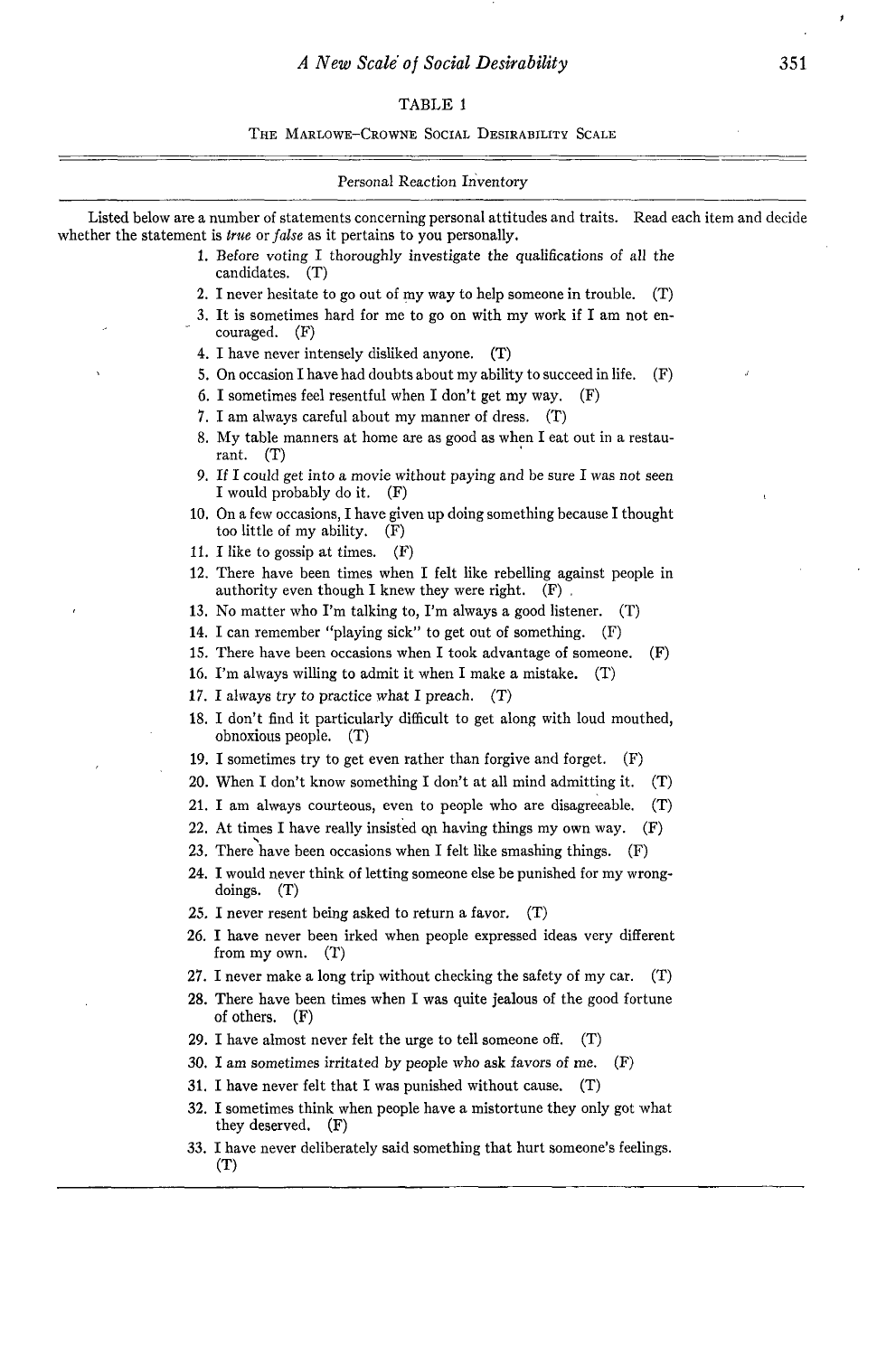TABLE 2 MEANS AND STANDARD DEVIATIONS OF THE SOCIAL

| DESIRABILITY SCALES |     |              |      |  |
|---------------------|-----|--------------|------|--|
| Scale               | N   | Mean         | SD   |  |
| M-C SDS             | 120 | 13.72        | 5.78 |  |
| Edwards SDS         | 120 | 31.83        | 5.06 |  |
| (From Edwards,      | 84  | 28.6 Males   | 6.5  |  |
| 1957)               | 108 | 27.1 Females | 6.5  |  |

the Edwards SDS, Pearson product-moment correlations were computed between the two SDSs and the following MMPI and derived scales: *K*—Test-taking attitude; *L*—Lie; *F*—Validity and test-taking attitude; *Hs—*Hypochondriasis; *D*—Depression; *Hy*— Hysteria; *Pd—*Psychopathic Deviate; *Pa*—Paranoia; *Pt*—Psychasthenia; *Sc*—Schizophrenia; *Ma*—Manic; *Pr—*Prejudice (Gough, 1951); *St—*Status (Gough, 1948); *Es*—Ego Strength (Barron, 1953); MAS—<br>Manifest Anxiety (Taylor, 1953); *A*—Anxiety Manifest Anxiety (Taylor, 1953); *A—*Anxiety (Welsh, 1956); *R—*Repression (Welsh, 1956).

The 39 5s referred to above who served in the study were administered the M-C SDS, the 39-item Edwards SDS, and the MMPI in that order. The first two tests were given on the same day and the MMPI about a month later. Thirty-four Ss completed all of the tests and 37 of them completed all but the derived MMPI scales.

Table 3 presents the correlations between the M-C

TABLE 3

CORRELATIONS BETWEEN THE SOCIAL DESIRABILITY SCALES AND VARIOUS MMPI SCALES FOR 37 MALES AND FEMALES

| MMPI Scales       | M-C SDS   | Edwards SDS |  |
|-------------------|-----------|-------------|--|
| K                 | $.40*$    | $.65***$    |  |
| L                 | $.54***$  | .22         |  |
| F                 | $-.36*$   | $-.61***$   |  |
| H <sub>s</sub>    | $-.30$    | $-.62**$    |  |
| D                 | $-.27$    | $-.72**$    |  |
| $H\gamma$         | .15       | .09         |  |
| $_{Pd}$           | $-.41***$ | $-.73**$    |  |
| Pa                | .21       | $-.02$      |  |
| Pt                | $-.30$    | $-.80**$    |  |
| Sc                | $-.40*$   | $-.77**$    |  |
| Ma                | $-.24$    | $-.42*$     |  |
| $Pr^a$            | $-.27$    | $-.58**$    |  |
| $St^{\mathbf{a}}$ | .16       | .14         |  |
| Es                | .17       | $.46**$     |  |
| MASb              | $-.25$    | $-.75**$    |  |
| Аb                | $-23$     | $-.61**$    |  |
| Rр                | .28       | .07         |  |

\* Significant at the .05 level.

\*\* Significant at the .01 level.<br>  $\binom{a}{b}$   $N = 36$ .<br>  $\binom{b}{c}$   $N = 34$ .

SDS and the Edwards SDS and the 17 MMPI validity, clinical, and derived scales. It is at once apparent that uniformly higher correlations obtain between the Edwards SDS and the various MMPI scales than between the M-C SDS and these MMPI variables. A general trend, which is consistent with previous research, is found in the positive correlations between the SDSs and the validity scales of the MMPI, and negative correlations with most of the clinical scales. Four clinical scales correlate highest with both SDSs, with the single exception of *D* which correlated  $-.27$  with the M-C SDS: Sc, Pd, *Pt,* and *Hs.* Two of these four, *Sc* and *Pt,* are considered to be among the most "pathological" of the clinical scales.

## **DISCUSSION**

The most important feature of the findings of this study is found in the marked differences overall in the magnitude of the correlations between the two SDSs and the MMPI. Consistently higher correlations were found between the Edwards SDS and the MMPI scales than were obtained between the M-C SDS and the MMPI scales. The high Edwards SDS-MMPI correlations, in general, confirm findings previously reported by Edwards (1957) and Fordyce (1956). Correlations between the Edwards SDS and the *Pt, Sc,* and MAS scales, in fact, approach the asymptotic value of the reliabilities of the separate tests. With correlations this high, it is necessary to raise the question of whether the Edwards SDS and these MMPI scales are not, in effect, functionally unitary. It would appear to be difficult to hold the view that SD scores and MAS, *Pt,* and *Sc* scores can be interpreted differently. More in accord with the evidence would be to attribute the covariance of the Edwards SDS and these MMPI scales to item similarity and to the "pathological" content of both sets of items. This would lead to an interpretation of the Edwards scale as a measure of the willingness to admit to certain symptoms of a "neurotic" nature or as a measure of general "neuroticism." But this does not enable one to discriminate between high SD scorers who genuinely do not have the symptoms represented in the SDS items from those 5s who conceal (consciously or unconsciously) their symptoms and whose responses are motivated by social desirability. To the extent, then, that the Edwards SDS measures social desirability, it does so in the very re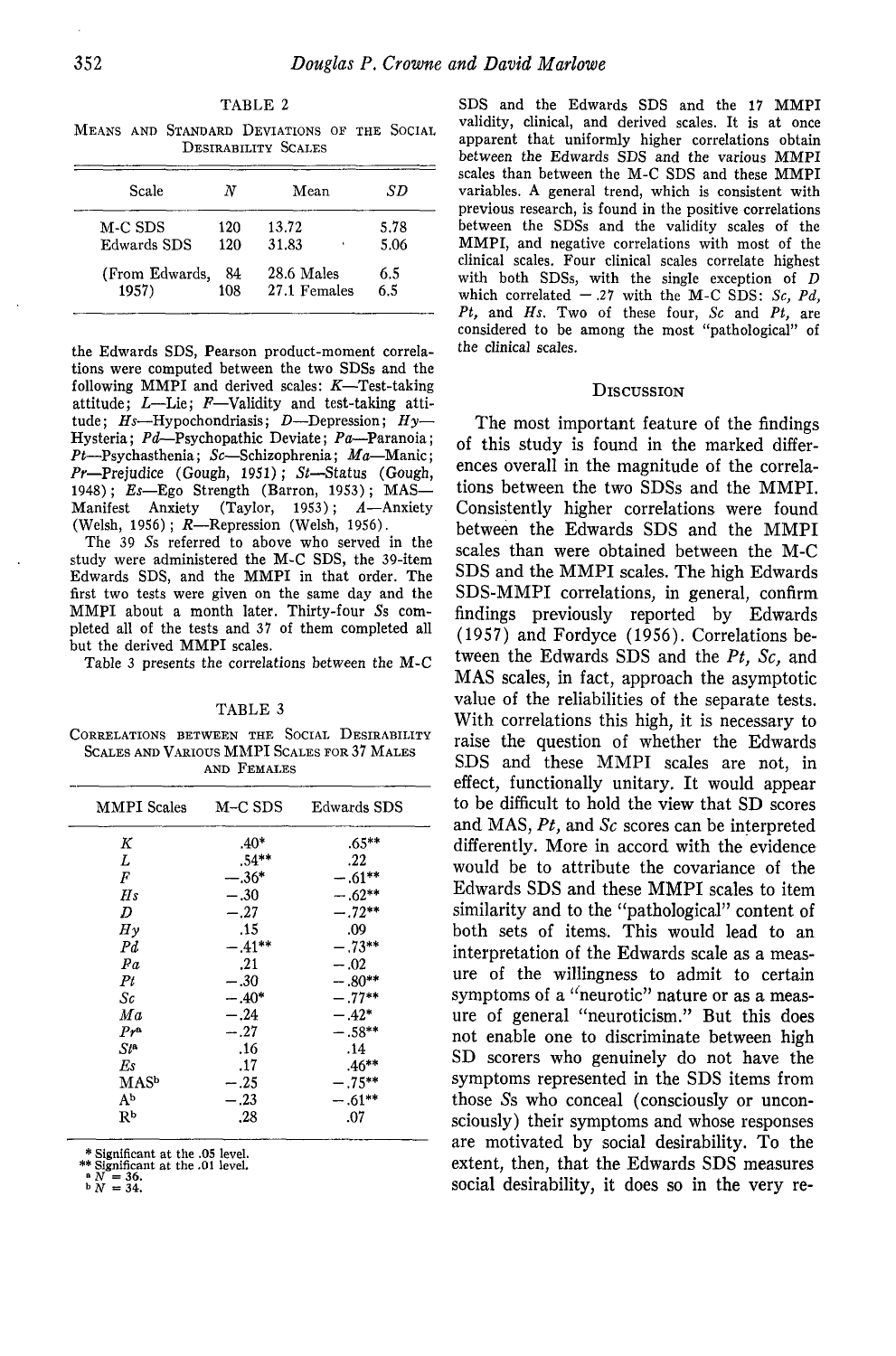stricted sense that high *SD* scores imply that it is bad or undesirable to have or admit to symptoms. Possibly, such attitudes have little generality and would not be related to other test behavior or social behavior. Sarason (1959) has also raised the question of the interpretation of Edwards SDS as an unconfounded measure of social desirability.

In the development of the M-C SDS, social desirability was defined more broadly to refer to the need of 5s to obtain approval by responding in a culturally appropriate and acceptable manner. This conception does not involve the acquiescence or denial by 5 of pathology. The significantly different maladjustment ratings obtained on the two SDSs support the hypothesis that the Edwards SDS involves the admission or denial of maladjustive symptoms and indicate that socially undesirable responses on the M-C SDS do not imply maladjustment.

The smaller correlations between the M-C SDS and the various MMPI scales would be predicted if one views social desirability as accounting for a fraction of the MMPI variance but not all or most of it. The problem of overlapping meanings is thereby avoided. Thus, it is submitted that the M-C SDS-MMPI correlations more accurately indicate the amount of MMPI scale variance which may be attributed to differences in the need to give socially desirable responses.

It may additionally be pointed out that the M-C SDS and the Edwards SDS differ considerably in the amount of content or item overlap with the various MMPI scales. The present scale contains one exact and four approximate replications of *L* items and one repetition of a *K* scale item. By contrast, the Edwards SDS, it will be recalled, was constructed from a heterogeneous pool of MMPI items and not inconsiderably overlaps with many MMPI validity and clinical scales. The two SDSs have no items in common.

Certain additional aspects of the present findings are worthy of note. Positive correlations are found for both SDSs with the *K* and *L* scales, on which high scores are generally interpreted to indicate "defensiveness" and the attempt by  $S$  to cast himself in a favorable light. The M-C SDS correlates much more highly with *L,* however, than does the Ed-

wards SDS. The negative correlations with the *F* scale are accounted for by the interpretation of a high *F* score as an indication of "plus getting." Regarding the clinical and derived scales, in-general those MMPI scales on which a high score indicates maladjustment are negatively correlated with the SDSs. In part, the exceptions to this may be explained in terms of the distinction between subtle and obvious scoring on some of the clinical scales. Item subtlety, meaning the relative absence of social desirability implications, would account for the negligible correlations between the Edwards SDS and the *Hy* and *Pa* scales, for example. The fairly substantial correlations between the Edwards SDS and the *Pr* and *Es* scales may again be a function of similarity in general item content. In the judgment of the present authors, about half of the items in the *Es* scale would be classed as "pathological," while roughly a third of the *Pr* items would be so considered.

The positive correlation between the M-C SDS and the *Pa* scale, however, is an interesting possible exception. While this *r* falls short of significance, it might suggest that high SDS scores (implying in the present definition of the construct a high need for the approval of others) tend to be associated with concern or suspicion about the motives of others. Correlations between the Edwards SDS and Welsh's *A* and *R* scales have not, to the writers' knowledge, been previously reported. The Edwards SDS correlated highly, as one would expect, with the *A* scale but not at all with *R* which has a rather heterogeneous item content in terms of pathology. The M-C SDS does better in this case with an *r* of .28. This is in the predicted direction since all of the items on the *R* scale are keyed false. The M-C SDS correlation with the *A* scale is of the same magnitude as the correlation with the MAS and is consistent with expectation. It would appear from the correlations of the SDSs with *A* and MAS that the latter are approximately equivalent measures.

## **SUMMARY**

In this research, an alternative model to Edwards' conception of social desirability was proposed. Basic to the present construct of